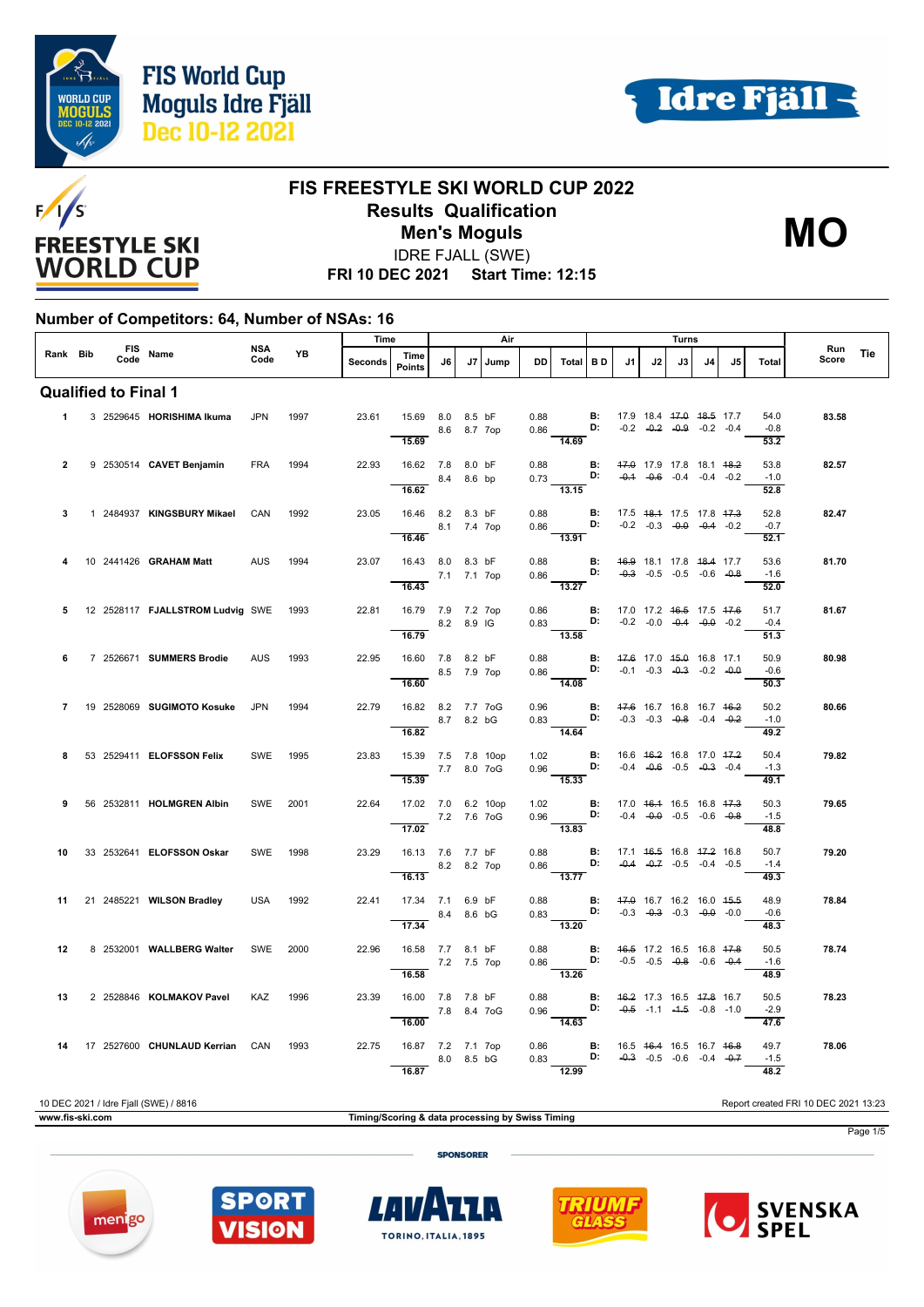





#### **FIS FREESTYLE SKI WORLD CUP 2022 Results Qualification** IDRE FJALL (SWE) **Men's Moguls MO**



**FRI 10 DEC 2021 Start Time: 12:15**

|          |                      |                                  | Air<br>Time        |      |         |                                             |             |             | Turns        |              |                                                                                                                        |                      |                                                                   |    |    |                                                                |    |                        |                     |     |
|----------|----------------------|----------------------------------|--------------------|------|---------|---------------------------------------------|-------------|-------------|--------------|--------------|------------------------------------------------------------------------------------------------------------------------|----------------------|-------------------------------------------------------------------|----|----|----------------------------------------------------------------|----|------------------------|---------------------|-----|
| Rank Bib | Code                 | FIS Name                         | <b>NSA</b><br>Code | YB   | Seconds | Time<br><b>Points</b>                       | J6          |             | J7 Jump      | DD.          | Total BD                                                                                                               |                      | .11                                                               | J2 | J3 | J <sub>4</sub>                                                 | J5 | Total                  | <b>Run</b><br>Score | Tie |
| 15       |                      | 25 2530240 DUFRESNE Gabriel      | CAN                | 1996 | 23.10   | 16.39<br>16.39                              | 7.9 7.5 bF  | 8.0 7.0 7op |              | 0.88<br>0.86 | 13.22                                                                                                                  | B:<br>D:             |                                                                   |    |    | 16.7 16.5 46.5 46.8 16.7<br>$-0.6$ $-0.8$ $-0.7$ $-0.6$ $-0.6$ |    | 49.9<br>$-1.9$<br>48.0 | 77.61               |     |
|          |                      | 16 60 2535067 ANDREEV Nikita     | <b>RUS</b>         | 2004 | 23.35   | 16.05 7.9 7.2 bF<br>16.05                   |             | 8.0 7.4 7op |              | 0.88         | 0.86 <b>D:</b> $-0.8$ $-0.6$ $-0.8$ $-0.7$ $-0.4$<br>13.26                                                             |                      | <b>B:</b> 46.9 16.5 16.5 16.8 46.4                                |    |    |                                                                |    | 49.8<br>$-2.1$<br>47.7 | 77.01               |     |
|          | <b>Not Qualified</b> |                                  |                    |      |         |                                             |             |             |              |              |                                                                                                                        |                      |                                                                   |    |    |                                                                |    |                        |                     |     |
|          |                      | 17 45 2533386 VIERELA Severi     | <b>FIN</b>         | 2001 | 22.33   | 17.45 7.4 7.1 10op<br>8.2 8.3 bp            |             |             |              |              | 1.02 <b>B:</b> 15.9 45.4 46.5 15.7 15.6 0.73 <b>D:</b> $-0.6$ -0.3 -0.5 -0.5 -0.2                                      |                      |                                                                   |    |    |                                                                |    | 47.2<br>$-1.3$         | 76.75               |     |
|          |                      | 18 14 2533462 PAGE Nick          | USA                | 2002 | 23.20   | 17.45<br>16.25 8.0 8.0 7oG                  |             |             |              | 0.96         |                                                                                                                        | $\mathbf{B}$ :       | 16.2 16.0 45.8 46.8 15.9                                          |    |    |                                                                |    | 45.9<br>48.1           | 76.72               |     |
|          |                      |                                  |                    |      |         | 16.25                                       |             |             | 6.5 7.8 10op |              | 1.02 <b>D</b> :<br>$\frac{1}{14.97}$                                                                                   |                      |                                                                   |    |    | $-4.2$ $-1.0$ $-0.8$ $-0.8$ $-0.8$                             |    | $-2.6$<br>45.5         |                     |     |
| 19       |                      | 24 2530492 MAKHNEV Andrei        | <b>RUS</b>         | 1997 | 24.17   | 14.93 8.0 7.9 bF<br>8.6 8.3 bp              |             |             |              |              | 0.88 <b>B</b> : 16.5 16.5 16.8 <del>16.9 16.3</del><br>0.73 <b>D:</b> -0.5 -0.3 -0.5 -0.4 -0.4                         |                      |                                                                   |    |    |                                                                |    | 49.8<br>$-1.3$         | 76.58               |     |
| 20       |                      | 23 2532161 WOODS Cooper          | <b>AUS</b>         | 2000 | 23.99   | 14.93<br>15.17 7.7 7.6 bF                   |             |             |              |              | $\overline{13.15}$<br>$0.88$ <b>B:</b><br>0.86 <b>D:</b>                                                               |                      | 46.3 17.3 16.5 47.3 16.9                                          |    |    |                                                                |    | 48.5<br>50.7           | 76.56               |     |
|          |                      |                                  |                    |      |         | 7.5 8.0 7op<br>15.17                        |             |             |              |              | $\frac{113.39}{13.39}$                                                                                                 |                      |                                                                   |    |    | $-0.8$ $-0.8$ $-1.0$ $-4.0$ $-0.9$                             |    | $-2.7$<br>48.0         |                     |     |
| 21       |                      | 39 2533901 ALEYNIKOV Mikhail     | <b>RUS</b>         | 2002 | 23.56   | 15.76 8.1 7.9 bF<br>7.5 7.1 10op<br>15.76   |             |             |              |              | 0.88 <b>B:</b> 15.7 4 <del>5.2</del> 46.5 16.4 16.0<br>1.02 <b>D:</b> -0.9 -0.4 -0.5 -0.7 -0.6<br>$\frac{1.02}{14.48}$ |                      |                                                                   |    |    |                                                                |    | 48.1<br>$-1.8$<br>46.3 | 76.54               |     |
| 22       |                      | 43 2529652 HARA Daichi           | <b>JPN</b>         | 1997 | 22.88   | 16.69 6.2 6.3 7oG                           |             |             |              | 0.96         | $0.86$ D:                                                                                                              | $\blacksquare$       | 16.6 46.4 47.0 16.2 16.3                                          |    |    | $-0.4$ $-0.8$ $-0.4$ $-4.4$ $-0.5$                             |    | 49.1<br>$-1.7$         | 76.40               |     |
|          |                      |                                  |                    |      |         | 16.69                                       | 7.5 7.2 7op |             |              |              | 12.31                                                                                                                  |                      |                                                                   |    |    |                                                                |    | 47.4                   |                     |     |
| 23       |                      | 58 2531178 SUIKKARI Johannes FIN |                    | 1996 | 22.11   | 17.75 7.5 6.8 7oG<br>$-7.3$ 7.8 bG<br>17.75 |             |             |              | 0.96         | 0.83<br>$\overline{13.12}$                                                                                             | B:                   | 15.9 44.9 46.4 15.3 16.0<br>D: $-0.6$ $-0.4$ $-0.6$ $-4.0$ $-0.5$ |    |    |                                                                |    | 47.2<br>$-1.7$<br>45.5 | 76.37               |     |
| 24       |                      | 13 2484879 THEOCHARIS Sacha FRA  |                    | 1990 | 23.27   | 16.16 7.3 7.1 7oG                           | 7.6 8.4 IG  |             |              | 0.96         | 0.83                                                                                                                   | $\mathbf{B}$ :<br>D: | 45.3 16.1 16.1 46.6 16.0                                          |    |    | $-0.5$ $-0.6$ $-0.7$ $-0.4$                                    |    | 48.2<br>$-1.8$         | 76.10               |     |
| 25       |                      | 52 2530541 GERKEN SCHOFIELD GBR  |                    | 1998 | 23.06   | 16.16<br>16.45 7.8 7.6 bF                   |             |             |              |              | 13.54                                                                                                                  |                      | 16.1 4 <del>5.9</del> 16.0 46.4 16.0                              |    |    |                                                                |    | 46.4<br>48.1           | 75.81               |     |
|          |                      | Thomas                           |                    |      |         | 16.45                                       |             | 8.7 8.0 bp  |              |              | 0.88 <b>B:</b><br>0.73 <b>D:</b><br>12.86                                                                              |                      |                                                                   |    |    | $-0.2$ $-0.3$ $-0.5$ $-0.8$ $-1.2$                             |    | $-1.6$<br>46.5         |                     |     |
| 26       |                      | 16 2533908 SHULDIAKOV Artem RUS  |                    | 2002 | 23.20   | 16.25 6.4 5.8 bF                            |             | 8.2 7.7 7op |              |              | 0.88 <b>B:</b> 46.8 16.4 16.8 16.4 45.9<br>$0.86$ D:<br>$\frac{0.05}{12.20}$                                           |                      |                                                                   |    |    | $-0.7$ $-4.0$ $-0.8$ $-0.6$ $-0.8$                             |    | 49.6<br>$-2.3$         | 75.75               |     |
| 27       |                      | 4 2528237 SALONEN Jimi           | <b>FIN</b>         | 1994 | 23.08   | 16.25<br>16.42 7.0 7.0 10op                 |             |             |              |              | 1.02 <b>B:</b><br>0.96 <b>D:</b>                                                                                       |                      | 16.0 45.5 16.0 47.0 16.5                                          |    |    |                                                                |    | 47.3<br>48.5           | 75.73               |     |
|          |                      |                                  |                    |      |         | 7.7 8.3 7 o G<br>16.42                      |             |             |              |              | 14.81                                                                                                                  |                      |                                                                   |    |    | $-2.0$ $-1.1$ $-0.8$ $-1.3$ $-1.6$                             |    | $-4.0$<br>44.5         |                     |     |
| 28       |                      | 15 2527554 TADE Marco            | <b>SUI</b>         | 1995 | 24.27   | 14.79 7.7 7.5 bF<br>7.5 6.3 10op<br>14.79   |             |             |              | 0.88         | 1.02 <b>D:</b> $-0.5$ $-0.4$ $-4.2$ $-0.3$ $-0.8$<br>$\overline{13.72}$                                                |                      | <b>B:</b> 16.2 16.3 16.0 46.7 45.7                                |    |    |                                                                |    | 48.5<br>$-1.7$<br>46.8 | 75.31               |     |

10 DEC 2021 / Idre Fjall (SWE) / 8816 Report created FRI 10 DEC 2021 13:23

**www.fis-ski.com Timing/Scoring & data processing by Swiss Timing**

Page 2/5

**SPONSORER** 









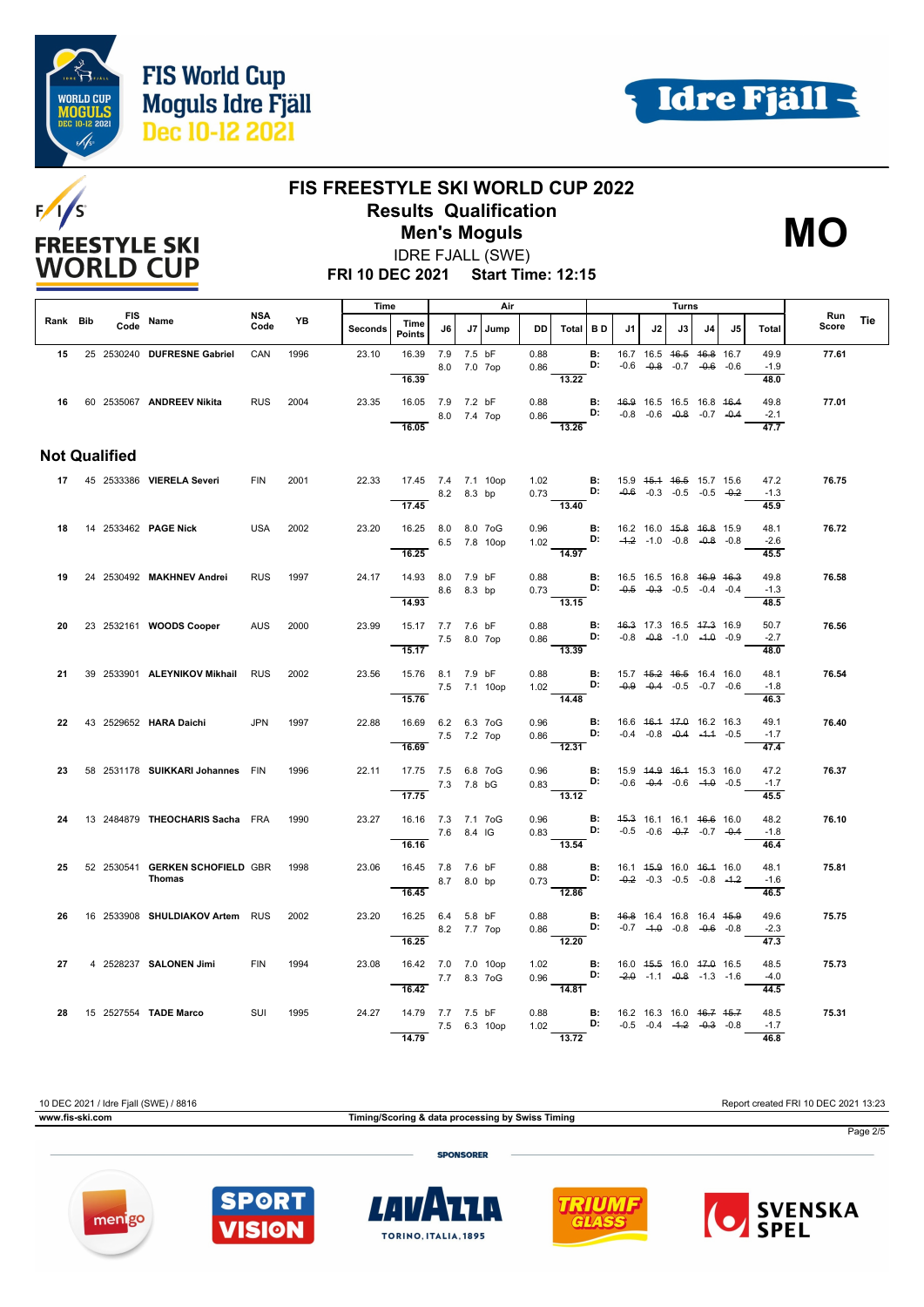







**FRI 10 DEC 2021 Start Time: 12:15** IDRE FJALL (SWE)

|          |      |                                          |             |      | Time    |                                                      |                           | Air |         |              | Turns                                                                                                                |                 |                                                                                        |    |    |                                                                                      |     |                                     |              |            |
|----------|------|------------------------------------------|-------------|------|---------|------------------------------------------------------|---------------------------|-----|---------|--------------|----------------------------------------------------------------------------------------------------------------------|-----------------|----------------------------------------------------------------------------------------|----|----|--------------------------------------------------------------------------------------|-----|-------------------------------------|--------------|------------|
| Rank Bib | Code | FIS Name                                 | NSA<br>Code | YB   | Seconds | Time<br><b>Points</b>                                | J6                        |     | J7 Jump | <b>DD</b>    | Total BD                                                                                                             |                 | J1                                                                                     | J2 | J3 | J4                                                                                   | .15 | Total                               | Run<br>Score | <b>Tie</b> |
| 29       |      | 6 2532059 NOVITSKII Nikita               | <b>RUS</b>  | 2000 | 23.65   | 15.64<br>15.64                                       | 7.9 8.6 bF<br>8.2 7.4 7op |     |         | 0.88         | 0.86<br>13.96                                                                                                        | <b>B:</b><br>D: |                                                                                        |    |    | 45.6 16.0 16.0 46.3 16.0<br>$-0.4$ $-0.5$ $-0.8$ $-1.0$ $-4.2$                       |     | 48.0<br>$-2.3$<br>45.7              | 75.30        |            |
| 30       |      | 27 2526517 ESCOBAR Jules                 | <b>FRA</b>  | 1994 | 22.77   | 16.84 7.2 7.6 10op<br>16.84                          | 7.8 8.1 7op               |     |         | 1.02         | 0.86 D: $-0.9$ -1.1 -1.2 -1.1 -1.4<br>$\overline{14.37}$                                                             |                 | <b>B:</b> 45.3 15.7 16.0 46.0 15.7                                                     |    |    |                                                                                      |     | 47.4<br>$-3.4$<br>44.0              | 75.21        |            |
|          |      | 31 11 2527085 WALCZYK Dylan              | <b>USA</b>  | 1993 | 23.10   | 16.39 6.1 7.2 bF                                     | 5.9 7.0 7op               |     |         | 0.88<br>0.86 |                                                                                                                      | B:<br>D:        | 45.3 16.1 16.1 47.0 16.9                                                               |    |    | $-0.5$ $-0.8$ $-4.4$ $-0.7$ $-1.0$                                                   |     | 49.1<br>$-2.5$                      | 74.38        |            |
| 32       |      | 20 2527360 PENTTALA Jussi                | <b>FIN</b>  | 1993 | 23.86   | 16.39<br>15.35  5.5  5.5  7oG<br>7.2 7.4 7op         |                           |     |         | 0.96         | 11.39<br>$0.86$ D: $-0.5$ $-0.3$ $-1.2$ $-0.2$ $-0.6$                                                                |                 | <b>B:</b> 46.5 16.1 16.5 16.1 45.9                                                     |    |    |                                                                                      |     | 46.6<br>48.7<br>$-1.4$              | 74.20        |            |
| 33       |      | 30 2532799 BOURDETTE Marius FRA          |             | 1999 | 22.75   | 15.35<br>16.87 7.2 8.2 bF                            | 7.6 7.9 bp                |     |         | 0.88         | $-11.55$<br>0.73 D: $-0.4$ $-0.6$ $-0.5$ $-4.2$ $-1.0$                                                               |                 | <b>B:</b> 16.7 15.0 <del>16.8</del> 14.8 15.2                                          |    |    |                                                                                      |     | $\overline{47.3}$<br>46.9<br>$-2.1$ | 74.09        |            |
| 34       |      | 36  2534858  GRAVENFORS Filip  SWE  2004 |             |      | 21.75   | 16.87<br>18.24 8.0 7.1 bF                            | 6.0 5.2 7op               |     |         |              | $\overline{12.42}$<br>0.88 <b>B</b> : 47.0 15.6 45.0 15.4 15.6<br>0.86 <b>D:</b> -0.4 -0.3 -1.0 -4.2 -1.0            |                 |                                                                                        |    |    |                                                                                      |     | 44.8<br>46.6<br>$-2.4$              | 73.89        |            |
| 35.      |      | 59 2532513 VAILLANCOURT Elliot CAN 1999  |             |      | 23.38   | 18.24<br>16.01 7.8 7.5 bF<br>6.8 7.1 7oG             |                           |     |         |              | $\overline{11.45}$<br>0.88 <b>B:</b> 45.3 15.9 16.0 46.3 15.7<br>0.96 <b>D:</b> $-0.7$ $-1.2$ $-4.4$ $-1.3$ $-0.6$   |                 |                                                                                        |    |    |                                                                                      |     | 44.2<br>47.6<br>$-3.2$              | 73.80        |            |
|          |      | 36 41 2528035 PENTTALA OIII              | <b>FIN</b>  | 1995 | 22.11   | 16.01<br>17.75 7.9 7.9 10op                          |                           |     |         |              | 13.39<br>1.02 <b>B:</b> $46.7$ 15.0 15.8 15.4 $45.0$<br>0.86 <b>D:</b> $-2.5$ -1.5 -0.6 1.4 0.6                      |                 |                                                                                        |    |    |                                                                                      |     | 44.4<br>46.2                        | 73.73        |            |
| 37       |      | 44 2531950 FENELEY William               | <b>GBR</b>  | 1999 | 24.43   | 7.8 7.4 7op<br>17.75<br>14.57 6.2 6.6 bF             |                           |     |         | 0.88         | 14.58                                                                                                                |                 | <b>B:</b> 46.5 16.8 16.8 16.5 47.6                                                     |    |    |                                                                                      |     | -4.8<br>41.4<br>50.1                | 73.63        |            |
| 38.      |      | 29 2533687 AHVENAINEN Akseli FIN         |             | 2002 | 23.36   | $6.5$ 7.1 10op<br>14.57<br>16.04  6.3  6.4  bF       |                           |     |         |              | 1.02<br>$\overline{12.56}$<br>0.88 <b>B:</b> 46.8 43.9 16.0 15.9 15.9                                                |                 | <b>D:</b> $-1.4$ $-1.0$ $-4.0$ $-4.6$ $-1.2$                                           |    |    |                                                                                      |     | $-3.6$<br>46.5<br>47.8              | 73.44        |            |
|          |      |                                          |             |      |         | 16.04                                                | 6.4 6.2 7op               |     |         |              | $0.86$ D: $-0.3$ $-0.6$ $-0.7$ $-0.5$ $-0.2$<br>$-11.00$                                                             |                 |                                                                                        |    |    |                                                                                      |     | $-1.4$<br>46.4                      |              |            |
|          |      | 39 51 2528624 SUIRE Martin               | <b>FRA</b>  | 1996 | 23.20   | 16.25 7.0 6.5 7oG<br>7.6 7.8 7op<br>16.25            |                           |     |         |              | 0.96 <b>B</b> : 15.8 45.0 15.3 45.8 15.6<br>0.86 <b>D:</b> -1.1 -1.0 -0.8 -4. <del>2</del> -0.8<br>$\frac{1}{13.09}$ |                 |                                                                                        |    |    |                                                                                      |     | 46.7<br>$-2.9$<br>43.8              | 73.14        |            |
| 40       |      | 26 2532044 MOUILLE Thibaud               | <b>FRA</b>  | 1999 | 24.92   | 13.90 7.2 7.2 7oG<br>9.0 8.5 bG<br>13.90             |                           |     |         | 0.96         | 0.83 D: $-0.5$ $-0.9$ $-0.7$ $-0.6$ $-0.6$<br>14.17                                                                  |                 | <b>B:</b> 45.8 15.6 15.5 15.5 45.4                                                     |    |    |                                                                                      |     | 46.6<br>$-1.9$<br>44.7              | 72.77        |            |
| 41       |      | 55 2534567 NOVIKOV Viacheslav RUS        |             | 2003 | 23.37   | 16.02 7.5 6.1 7op<br>16.02                           | 7.9 7.2 bp                |     |         | 0.86         | $0.73$ D:<br>$\frac{0.75}{11.35}$                                                                                    | B:              |                                                                                        |    |    | 16.4 15.5 <del>16.8</del> 15.0 <del>14.3</del><br>$-0.7$ $-0.3$ $-0.5$ $-4.0$ $-0.5$ |     | 46.9<br>$-1.7$<br>45.2              | 72.57        |            |
|          |      | 42 54 2531923 STEGFELDT Rasmus SWE 1998  |             |      | 23.28   | 16.15 7.0 6.2 bF<br>$7.2\quad 6.5\quad7$ op<br>16.15 |                           |     |         | 0.88         | $\frac{1}{11.69}$                                                                                                    |                 | <b>B:</b> 46.7 15.0 44.4 16.2 16.1<br><b>D:</b> $-0.7$ $-0.8$ $-4.0$ $-1.0$ $-1.0$     |    |    |                                                                                      |     | 47.3<br>$-2.8$<br>44.5              | 72.34        |            |
|          |      | 43 63 2534210 HOLMGREN Emil SWE 2003     |             |      | 23.34   | 16.06 7.0 6.7 7op<br>16.06                           | 6.5 7.8 bp                |     |         |              | 0.86<br>0.73<br>$\overline{11.10}$                                                                                   |                 | <b>B:</b> 16.0 $44.8$ 15.0 15.6 $46.0$<br><b>D:</b> $-0.4$ $-0.3$ $-0.6$ $-0.6$ $-0.8$ |    |    |                                                                                      |     | 46.6<br>$-1.6$<br>45.0              | 72.16        |            |

10 DEC 2021 / Idre Fjall (SWE) / 8816 Report created FRI 10 DEC 2021 13:23 **www.fis-ski.com Timing/Scoring & data processing by Swiss Timing** Page 3/5 **SPONSORER** 









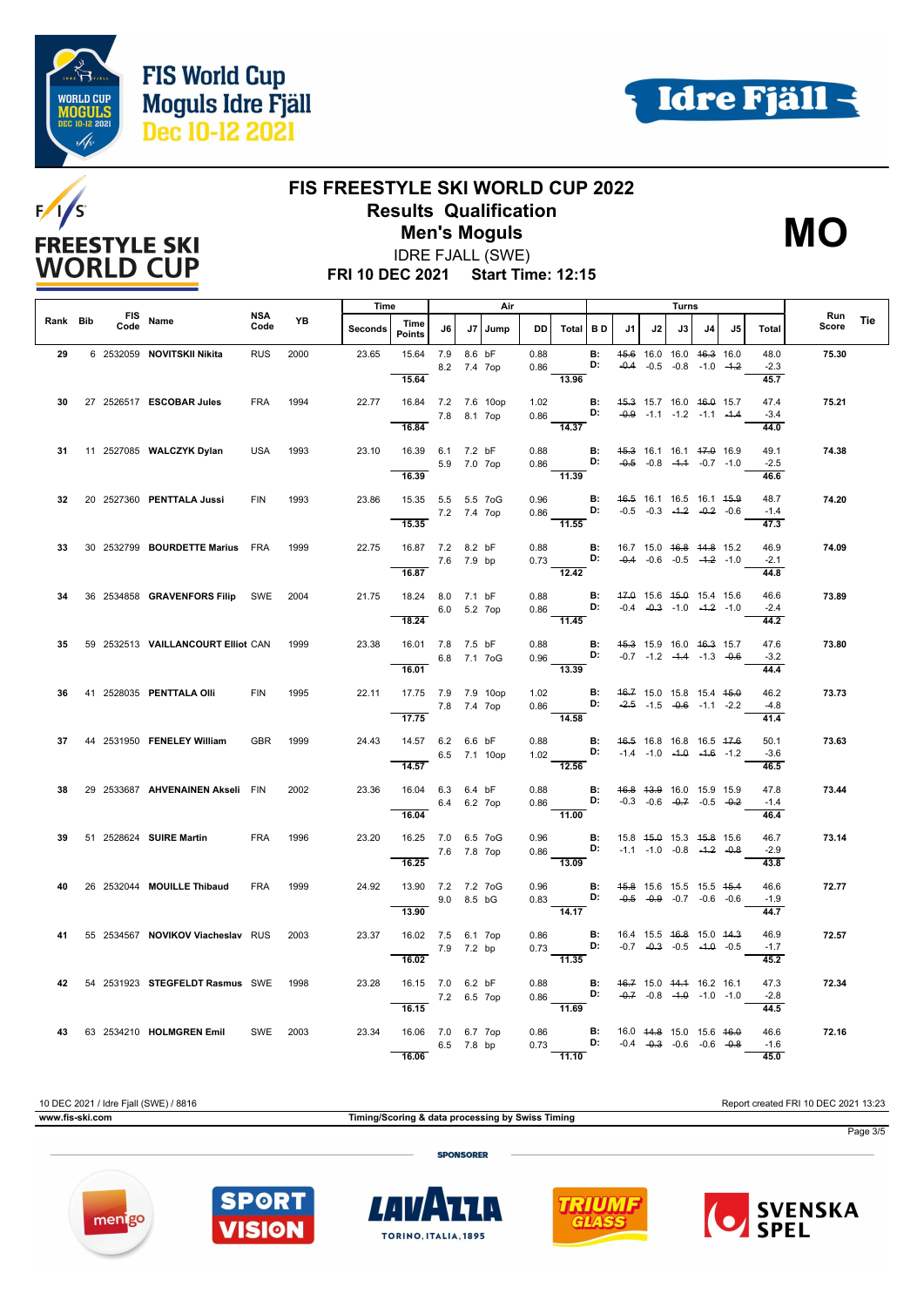







**FRI 10 DEC 2021 Start Time: 12:15** IDRE FJALL (SWE)

|          |      |                                  |                    |      | Time           |                             |             | Air        |              |              | Turns                                                        |                 |                                                |    |    |                                                                                      |     |                         |              |            |
|----------|------|----------------------------------|--------------------|------|----------------|-----------------------------|-------------|------------|--------------|--------------|--------------------------------------------------------------|-----------------|------------------------------------------------|----|----|--------------------------------------------------------------------------------------|-----|-------------------------|--------------|------------|
| Rank Bib | Code | FIS Name                         | <b>NSA</b><br>Code | YB   | <b>Seconds</b> | Time<br><b>Points</b>       | J6          |            | J7 Jump      | <b>DD</b>    | Total BD                                                     |                 | J1                                             | J2 | J3 | J4                                                                                   | .15 | <b>Total</b>            | Run<br>Score | <b>Tie</b> |
| 44       |      | 34 2530808 BELLUCCI Massimo ITA  |                    | 1999 | 24.63          | 14.30<br>14.30              | 7.1         | 6.9 bF     | 5.2 5.2 7 oG | 0.88<br>0.96 | 11.14                                                        | <b>B:</b><br>D: |                                                |    |    | 46.6 45.6 15.8 16.2 15.8<br>$-0.5$ $-0.3$ $-0.7$ $-0.4$ $-0.4$                       |     | 47.8<br>$-1.3$<br>46.5  | 71.94        |            |
| 45       |      | 65 2534001 KARJALAINEN<br>Rasmus | <b>FIN</b>         | 2002 | 22.63          | 17.03 6.0 5.9 10op<br>17.03 |             | 3.7 3.8 IG |              | 1.02<br>0.83 | $\overline{9.17}$                                            | <b>B:</b><br>D: |                                                |    |    | 15.9 45.6 46.0 15.8 15.7<br>$-0.9$ $-0.7$ $-1.1$ $-1.2$ $-0.8$                       |     | 47.4<br>$-2.8$<br>44.6  | 70.80        |            |
| 46       |      | 57 2532862 ROMANOV Sergey        | KAZ                | 2001 | 22.07          | 17.80 6.9 7.2 7op<br>17.80  | 7.7 7.9 bp  |            |              | 0.86<br>0.73 | $\frac{1}{11.75}$                                            | <b>B:</b><br>D: |                                                |    |    | 15.5 14.4 <del>15.8</del> 14.4 <del>13.8</del><br>$-0.8$ $-0.3$ $-1.2$ $-1.4$ $-2.0$ |     | 44.3<br>$-3.4$<br>40.9  | 70.45        |            |
| 47       |      | 47 2532859 BONDAREV Anton        | KAZ                | 2000 | 23.73          | 15.53 6.0 5.9 7op<br>15.53  | 6.9 6.1 bp  |            |              | 0.86         | $0.73$ D:<br>9.85                                            | B:              |                                                |    |    | 15.6 45.4 15.5 15.1 45.8<br>$-0.3$ $-0.3$ $-0.8$ $-0.7$ $-0.3$                       |     | 46.2<br>$-1.3$<br>44.9  | 70.28        |            |
| 48       |      | 5 2534511 McDONALD Cole          | <b>USA</b>         | 2003 | 23.72          | 15.54 7.6 8.1 bF<br>15.54   |             |            | 4.0 4.9 10op | 0.88<br>1.02 | 11.43                                                        | B:<br>D:        | 17.1 17.0 46.8 47.3 16.9                       |    |    | $-3.3$ $-2.3$ $-3.2$ $-2.4$ $-2.6$                                                   |     | 51.0<br>$-8.2$<br>42.8  | 69.77        |            |
| 49       |      | 18 2527955 KELLY Brenden         | CAN                | 1995 | 23.50          | 15.84 6.0 6.2 10op<br>15.84 |             |            | 7.0 7.4 7oG  |              | 1.02 <b>B:</b><br>0.96 <b>D:</b><br>$\overline{13.13}$       |                 | 44.7 14.8 15.0 15.6 45.9                       |    |    | $-4.4$ $-1.5$ $-1.7$ $-2.4$ $-1.6$                                                   |     | 45.4<br>$-4.8$<br>40.6  | 69.57        |            |
| 50       |      | 31 2532088 TSINN Oleg            | <b>KAZ</b>         | 1999 | 25.74          | 12.78 7.2 7.4 bF<br>12.78   | 7.6 7.1 bp  |            |              | 0.88         | $0.73$ <b>D:</b> $-0.6$ $-0.8$ $-4.4$ $-1.3$ $-1.0$<br>11.78 |                 | <b>B:</b> 15.0 15.2 4 <del>5.8</del> 15.2 44.3 |    |    |                                                                                      |     | 45.4<br>$-3.1$<br>42.3  | 66.86        |            |
| 51       |      | 46 2528799 CHEN Kang             | <b>CHN</b>         | 1993 | 25.70          | 12.83 7.0 6.5 bF<br>12.83   | 7.0 7.0 7op |            |              | 0.88<br>0.86 | D:<br>$\overline{11.96}$                                     | <b>B:</b>       |                                                |    |    | 46.2 44.0 16.0 14.9 14.9<br>$-0.9$ $-1.5$ $-1.0$ $-1.4$ $-4.6$                       |     | 45.8<br>$-3.9$<br>41.9  | 66.69        |            |
| 52       |      | 42 2534212 OLGAARD Robin         | SWE 2003           |      | 24.40          | 14.61 7.0 6.7 7op<br>14.61  | 6.1 6.5 bp  |            |              | 0.86         | 0.73<br>$-10.48$                                             | B:              | <b>D:</b> $-4.0$ $-1.3$ $-1.4$ $-2.0$ $-1.8$   |    |    | 45.5 15.0 15.0 14.8 44.5                                                             |     | 44.8<br>$-4.5$<br>40.3  | 65.39        |            |
| 53.      |      | 66 2528801 <b>ZHAO Yang</b>      | CHN 1992           |      | 25.49          | 13.12 5.7 5.2 bF<br>13.12   | 5.9 5.3 7op |            |              | 0.88<br>0.86 | D:<br>9.60                                                   | B:              | 14.8 44.8 15.5 15.4 45.5                       |    |    | $-0.6$ $-1.1$ $-1.2$ $-1.7$ $-1.2$                                                   |     | 45.7<br>$-3.5$<br>42.2  | 64.92        |            |
| 54       |      | 38 2537625 LEE Yoon Seung        | <b>KOR</b>         | 2006 | 22.42          | 17.32 6.6 7.6 bG<br>17.32   | 7.9 7.8 bp  |            |              |              | $0.83$ B:<br>$0.73$ D:<br>$-11.61$                           |                 |                                                |    |    | 44.0 14.4 44.5 14.3 13.5<br>$-6.1$ $-3.9$ $-3.5$ $-2.2$ $-3.1$                       |     | 42.2<br>$-10.5$<br>31.7 | 60.63        |            |
| 55       |      | 61 2533013 DONG Mingwei          | CHN                | 1994 | 26.10          | 12.29 5.5 5.3 bF<br>12.29   | 5.0 5.5 7op |            |              | 0.88<br>0.86 | <b>D:</b> $-1.5$ $-4.3$ $-1.6$ $-2.3$ $-1.8$<br>9.26         |                 | <b>B:</b> 14.5 15.1 45.8 43.5 13.9             |    |    |                                                                                      |     | 43.5<br>$-4.9$<br>38.6  | 60.15        |            |
| 56       |      | 35 2534498 YEREMENKO Artur       | <b>UKR</b>         | 2002 | 25.56          | 13.03 5.6 6.0 bF<br>13.03   | 5.8 5.8 bG  |            |              | 0.88<br>0.83 | $\frac{9.91}{9.91}$                                          | <b>B:</b><br>D: |                                                |    |    | 13.6 13.0 <del>14.0 12.8</del> 13.1<br>$-1.0$ $-0.9$ $-1.1$ $-4.5$ $-1.1$            |     | 39.7<br>$-3.2$<br>36.5  | 59.44        |            |
| 57       |      | 49 2532502 CONEDERA Martino SUI  |                    | 2002 | 26.27          | 12.05 6.9 5.9 10op<br>12.05 | 7.6 7.2 7oG |            |              | 1.02         | 0.96<br>$\overline{13.62}$                                   | <b>B:</b>       | <b>D:</b> $-2.0$ $-4.4$ $-1.7$ $-1.2$ $-2.0$   |    |    | 43.0 42.0 12.8 12.9 12.1                                                             |     | 37.8<br>$-4.9$<br>32.9  | 58.57        |            |
| 58       |      | 64 2534856 JUNG Daeyoon          | <b>KOR</b>         | 2005 | 22.56          | 17.13 7.3 7.2 7oG<br>17.13  |             |            | 5.9 5.2 3oG  | 0.96<br>0.84 | $\overline{11.61}$                                           | <b>B:</b><br>D: |                                                |    |    | 43.5 14.1 45.0 14.0 14.5<br>$-4.7$ $-5.6$ $-5.6$ $-5.7$ $-3.4$                       |     | 42.6<br>$-15.9$<br>26.7 | 55.44        |            |

10 DEC 2021 / Idre Fjall (SWE) / 8816 Report created FRI 10 DEC 2021 13:23 **www.fis-ski.com Timing/Scoring & data processing by Swiss Timing** Page 4/5 **SPONSORER**